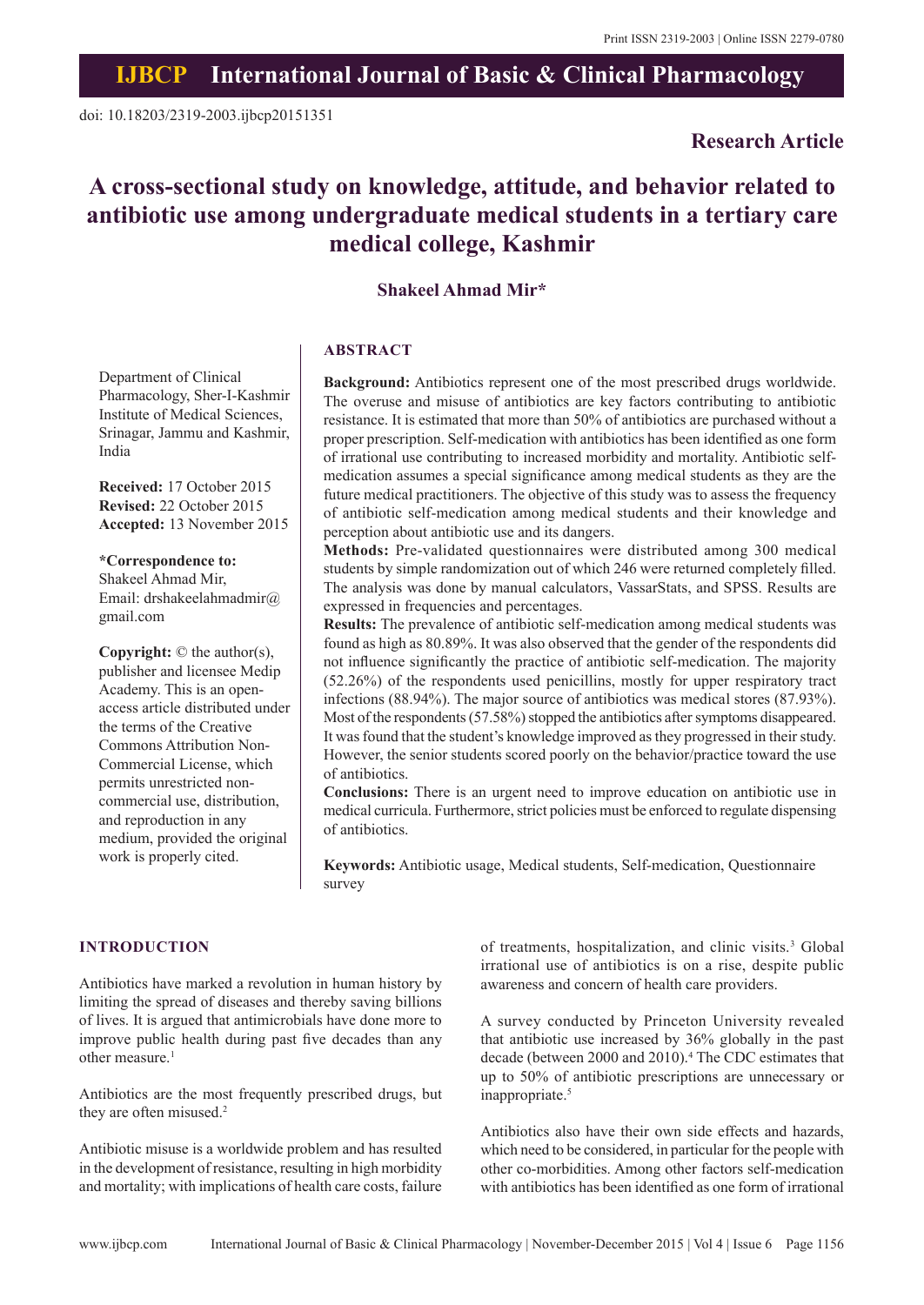use.6 Self-medication with antibiotics is a common practice in many countries in the world but tends to carry more significance in the developing world.<sup>7</sup>

One of the documented predictors of self-medication is a level of education.<sup>8</sup> Medical students represent a highly educated group of medical personnel and their knowledge, attitude, and behavior in relation to usage of antibiotics can greatly impact the future on antibiotic related issues.<sup>9</sup>

Medical students being in the profession where they are exposed to knowledge about disease and drugs can practice self-medication with antibiotics.<sup>10</sup> Self-medication with antibiotics assumes a special significance in them as they are future medical practitioners and have a potential role in counseling the patients about proper antibiotic use.<sup>11</sup> Being a future pillar of health care providing system medical student's skills and knowledge in this regard are decisive. If medical students cannot be trusted to acknowledge and seek appropriate care as a patient for their health, can they be trusted to care appropriately for their patients?

With abovesaid concern and to help address these problems, and also to provide a basis for relevant measures this study was undertaken. The objectives of this study were:

- I. To assess the frequency/prevalence of antibiotic selfmedication among undergraduate medical students
- II. To find the factors behind this behavior
- III. To assess the students knowledge and perception about antibiotic use and its dangers.

# **METHODS**

## *Study design*

It was a questionnaire-based study categorized on knowledge, attitude, and practice. It was designed mainly to assess the students understanding of antibiotics and practice of antibiotic self-medication.

Sample size calculation was done to determine the population required for the study.

#### *Sample size calculation*

 $n=pq/(E/1.96)^2$ Where, n=Minimum sample size, p=prevalence of self-medication in previous studies,  $=(82.3\%)^{12}$ q=100−p(100−82.3)=17.7 E=margin of sample error tolerated (%)  $=5\%$  i.e. 95% confidence interval  $n = \frac{82.3 \times 17.7}{(2.11 \times 10^{-9})^2}$ 

 $(5/1.96)2$ 

$$
=224
$$

(224 was the sample size required).

#### *Study population*

A total of 300 undergraduate students of SKIMS Medical College, Srinagar were given a pre-validated questionnaire.

#### *Inclusion criteria*

- i. All undergraduate MBBS students
- ii. Willing to participate in the study.

# *Exclusion criteria*

- i. Interns, house surgeons, registrars, and consultants
- ii. Not willing to participate in the study.

Sampling method: Simple random sampling.

Study tools: Pre-tested questionnaire which was prepared in English.

# *Questionanire*

The structured questionnaire was created by reviewing relevant literature and questionnaires used previously in similar studies. The questionnaire consisted of both closedended and open-ended questions. The first part of the questionnaire investigated socio-demographic characteristics of the students interviewed, such as age, gender, and class/grade. The second part was designed to evaluate the consumption of antibiotics in the last 1 year. In the third part, the knowledge, attitude and behaviors about antibiotics and their usage were assessed.

The questionnaire was pre-tested for content and design on 30 students from the target population to clarify any ambiguities and suitable modifications were done.

| <b>Class</b>                          |            | Males $(\% )$ Females $(\% )$ Total |     |
|---------------------------------------|------------|-------------------------------------|-----|
| Class level wise<br>students: $n$ (%) |            |                                     |     |
| First professional                    | 40 (48.78) | 42(51.21)                           | 82  |
| Second professional                   | 41 (47.12) | 46 (52.87)                          | 87  |
| Third professional                    | 35(45.45)  | 42 (54.54)                          | 77  |
| Total                                 | 116(47.15) | 130 (52.84)                         | 246 |

# **Table 1: Characteristics of study population.**

# **Table 2: Respondents knowledge about antibiotics related issues n (%).**

| Class               | Yes $(\% )$ | No $\left(\frac{9}{6}\right)$ | <b>Total</b> |
|---------------------|-------------|-------------------------------|--------------|
| First professional  | 65 (79.26)  | 17(20.73)                     | 82           |
| Second professional | 85 (97.70)  | 02(2.29)                      | 87           |
| Third professional  | $77(100\%)$ |                               | 77           |
| Total               | 227(92.27)  | 19(7.72)                      | 246          |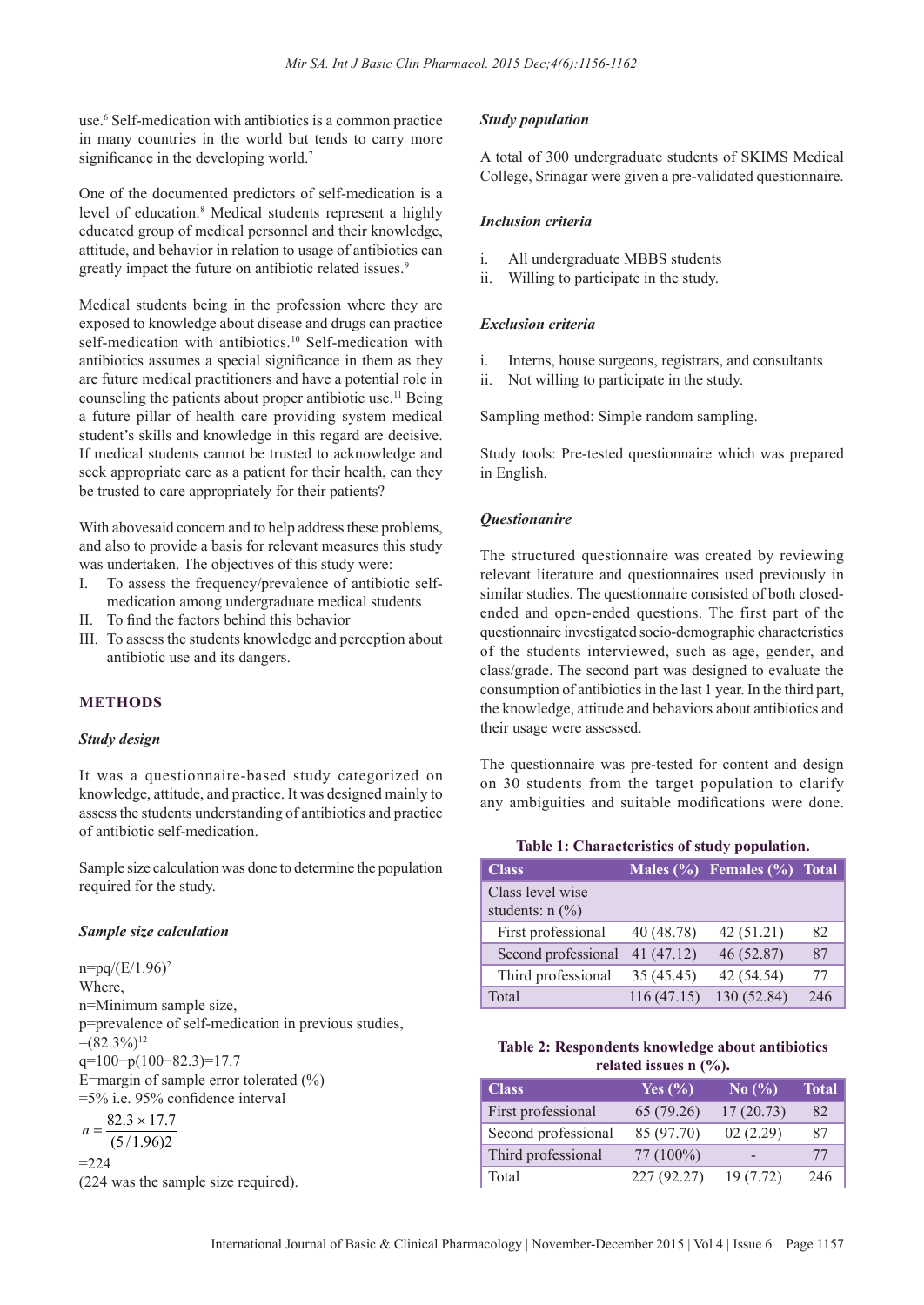| <b>Class</b>                     | Yes $n(\%)$ | No n $(\% )$        | <b>Total</b> |
|----------------------------------|-------------|---------------------|--------------|
| Self-medicators $n$ (%)          |             |                     |              |
| First professional               | 63 (76.83)  | 19(23.17)           | 82           |
| Second professional              | 70 (80.45)  | 17(19.54)           | 87           |
| Third professional               | 66 (85.71)  | 11(14.28)           | 77           |
| Total                            | 199 (80.89) | 47(19.10)           | 246          |
| <b>Class</b>                     | <b>Male</b> | <b>Female</b>       | <b>Total</b> |
| Genderwise self-medicators n=199 |             |                     |              |
| First professional               | 30(47.61)   | 33 (52.38)          | 63           |
| Second professional              | 33(47.14)   | 37(52.85)           | 70           |
| Third professional               | 34(51.51)   | 32 (48.48)          | 66           |
| Total                            | 97 (48.74)  | 102(51.25)          | 199          |
| <b>Class</b>                     | Frequently  | <b>Occasionally</b> | <b>Total</b> |
| First professional               | 19(30.15)   | 44 (69.84)          | 63           |
| Second professional              | 39 (55.71)  | 31 (44.28)          | 70           |
| Third professional               | 34(51.51)   | 32 (48.48)          | 66           |
| Total                            | 92 (46.23)  | 107(53.76)          | 199          |

#### **Table 4: Reasons for self medication.**

| <b>Variable</b>           | n(%        |
|---------------------------|------------|
| Previous experience       | 82 (41.20) |
| Lack of time              | 41(20.60)  |
| Prescription resubmission | 35(17.58)  |
| Minor illness             | 41(20.60)  |
| Total                     | 199(100)   |

Participating as well as undeclared pre-testing was done. The final version of the questionnaire was used.

# *Ethical considerations*

The study was approved by the Institutional Ethics Committee. The anonymity of the participants was maintained, and ethical principles followed. Before the administration of questionnaires, the background and intentions of the survey were explained, and students were encouraged to participate without any undue pressure. Returning of the completed survey was accepted as consent by the participating students. Participation was voluntary, anonymous and without compensation.

## *Data analysis*

The analysis was done by combination of manual calculators, VassarStats, and SPSS v20. The analysis was carried out using descriptive statistics at 95% confidence intervals. Results were expressed in frequencies and percentages. The questionnaires which were incompletely filled were excluded from the study. Some of the questions had multiple options to choose from; therefore, the sum total of percentages is not always 100%.

# **Table 5: Diseases treated (due to multiple ticks, sum of %age more than 100).**

| Disease(s)                      | n(%)        |
|---------------------------------|-------------|
| Fever, cough, cold, sore throat | 177 (88.94) |
| Diarrhea                        | 10(5.02)    |
| Skin infections                 | 07(3.51)    |
| Acne                            | 05(2.51)    |
| UTI                             | 10(5.02)    |
| Orodental                       | 08 (4.02)   |
|                                 |             |

Due to multiple options respondents could select sum of percentage is not 100

## **Table 6: Antibiotics used.**

| <b>Antibiotic</b>    | $ n ( \% ) $ |
|----------------------|--------------|
| Amoxicillin/amoxclav | 104(52.26)   |
| Macro/azalides       | 83 (49.74)   |
| Aminogly (streptomy) | 03(1.50)     |
| Tetracycline         | 06(3.01)     |
| Cephalosporins       | 27(13.56)    |
| Fluoroquinolones     | 66 (33.16)   |

Due to multiple options respondents could select sum of percentage is not 100

# **RESULTS**

Out of 300 questionnaires distributed, only 264 were returned by the students giving a response rate of 88%. Out of these only 246 questionnaires were found completely filled. Hence, data of only 246 participants were considered for the study and the rest were excluded. Out of 246 participants, 82 were from first professional, 87 from second professional and 77 from the third professional.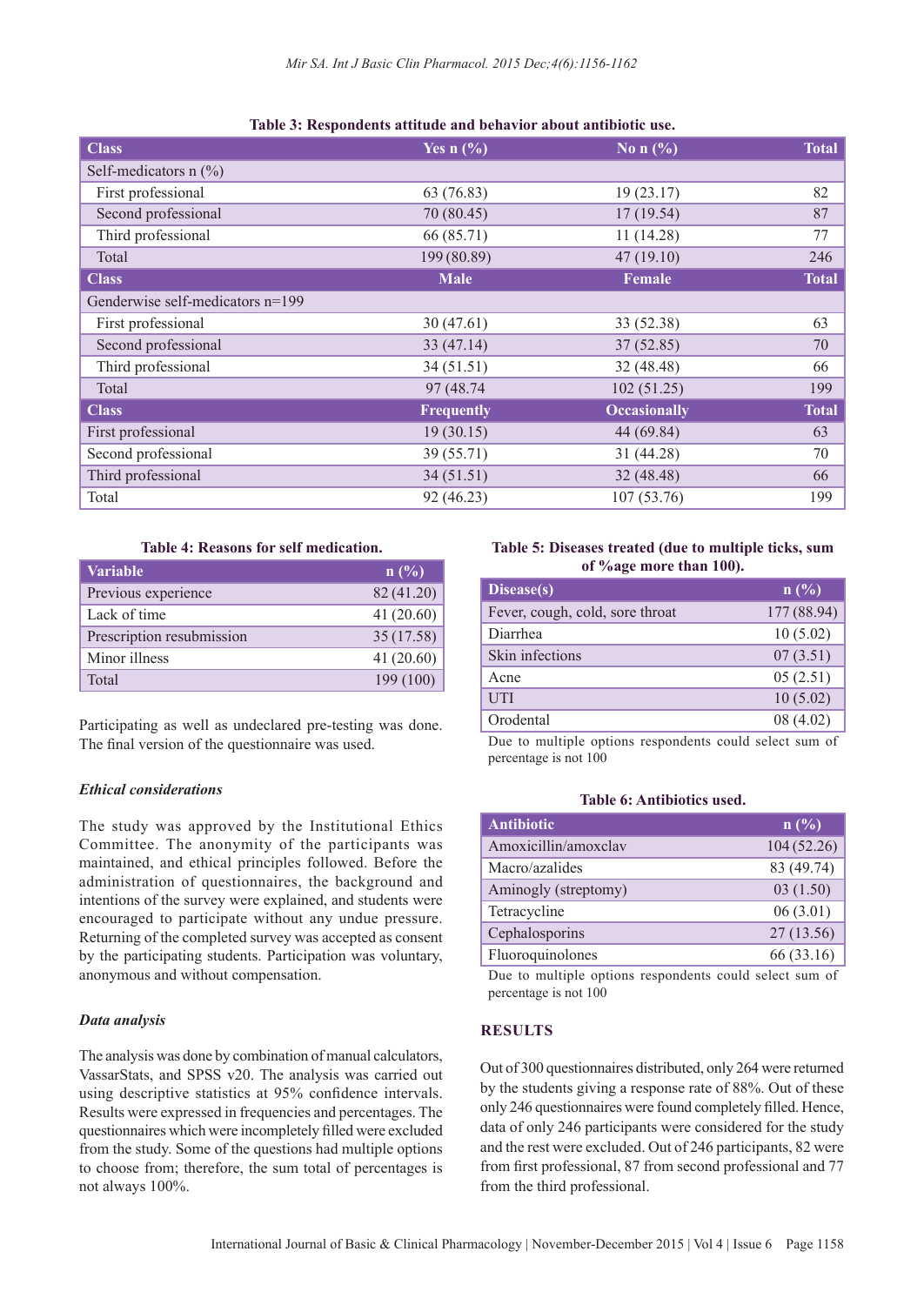| <b>Variables</b>                | n(%)              |
|---------------------------------|-------------------|
| Fluoroquinolones                |                   |
| Norflox                         | 8(12.12)          |
| Cipro                           | 24 (36.36)        |
| Levo                            | 13 (19.69)        |
| Moxi                            | 05(7.57)          |
| Oflo                            | 16 (24.24)        |
| Who suggested the drug          |                   |
| Pharmacist                      | 41 (20.60)        |
| Family/friends                  | 36(18)            |
| Previous experience             | 82 (41.20)        |
| Netizens                        | 05(2.51)          |
| Prevous prescription            | 35 (17.58)        |
| Total                           | 199               |
| Source of drug                  |                   |
| Pharmacy                        | 175 (87.93)       |
| Left overs                      | 16 (8.04)         |
| Samples                         | 08(4.02)          |
| Total                           | 199               |
| Who told the dose?              |                   |
| Pharmacist                      | 52 (26.13) (first |
|                                 | MB 30 [57.69%])   |
| <b>Text books</b>               | 27 (13.56)        |
| Self guess                      | 43 (21.60)        |
| Prev prescription               | 14(7.03)          |
| Friend/family                   | 22 (11.05)        |
| Package insert                  | 20(10.05)         |
| Internet                        | 21 (10.55)        |
| Total<br>199                    |                   |
| When antibiotic(s) was stopped? |                   |
| After symptoms disappear        | 115 (57.78)       |
| After a few days                | 25 (12.56)        |
| After full recovery             | 52(26.13)         |
| Till drug last                  | 07(3.51)          |
| Total                           | 199               |
| Changed antibiotic/dose         | 32 (16.08)        |
| during therapy                  |                   |
| Total                           | 199               |
| <b>ADR</b> felt                 |                   |
| Allergy                         | 03(1.50)          |
| Nausea/vomiting                 | 14 (7.03)         |
| Metallic taste                  | 05(2.51)          |
| Jaundice                        | 04(2.01)          |
| Diarrhea                        | 16(8.04)          |
| Total                           | 42                |

| Table 7: Antibiotic use and other related factors |  |  |
|---------------------------------------------------|--|--|
|---------------------------------------------------|--|--|

ADR: Adverse drug reaction

Out of 246 participants, 116 (47.15%) were males and 130 (52.84%) were females.

79.26% (n=65) first professional,  $97.70\%$  (n=85) second professional and 100% (n=77) third professional students were well aware about basic facts about antibiotics including consequences of their misuse and overuse.

199 participants (80.89%) accepted to have indulged in antibiotic self-medication in preceding 1 year, out of which 76.83% (n=63) were from first professional,  $80.45\%$  (n=70) from second professional and 85.71% (n=66) were from third professional.

48.74% (n=97) self-medicators were male and 51.25%  $(n=102)$  were female. 46.23%  $(n=92)$  admitted to have taken more than six antibiotic courses during preceding 1 year and 53.76% (n=107) less than that during the same period.

88.94% took antibiotics without a valid prescription for respiratory symptoms/diseases, 5.02% for diarrheal diseases, 3.51% for skin infections, 2.51% for acne, 5.02% for urinary tract infection (UTI) and 4.02% for orodental problems. 52.26% used amoxicillin alone or amoxicillin with clavulanic acid, 49.74% macrolides,  $33.16\%$  fluoroquinolones,  $13.56\%$  cephalosporins,  $3.01\%$ tetracyclines, and 1.50% aminoglycosides.

Among fluoroquinolones, ciprofloxacin  $(36.36\%)$  was the most commonly used, followed by ofloxacin  $(24.24\%)$ , levofloxacin (19.69%), norfloxacin (12.12%), and moxifloxacin  $(7.57\%)$ .

When the most common reason for self-medication was analyzed, 41.20% cited the previous experience of treating similar illness as a reason for antibiotic self-medication, 17.58% thought that they had a recurrence and re-submitted previous prescriptions to purchase the antibiotics, 20.60% (mostly first professional students) thought that their illness was minor and did not require doctor's consultation, 20.60% cited lack of time as a reason for antibiotic self-medication.

87.93% purchased the drugs from medical stores, 8.04% used leftover antibiotics and 4.02% used antibiotic samples. To know about dosage, etc. 26.13% consulted their pharmacists (mostly first professional students), 13.56% medical textbooks, 7.03% previous prescriptions, 11.05% family/friends and 10.05% package insert. 21.60% made a self-guess and 10.55% searched the internet to know about the dose.

57.78% stopped the antibiotics as soon as their symptoms disappeared, 12.56% after a few days irrespective of the outcome, 3.51% until the antibiotics last. Only 26.13% completed the course. 16.08% changed either the antibiotic or its dose during the course. 21.10% admitted having experienced adverse effects during treatment which included allergic reactions (1.50%), nausea and vomiting (7.03%), diarrhea (8.04%), metallic taste (2.01%), and jaundice (2.01%) (Tables 1-7).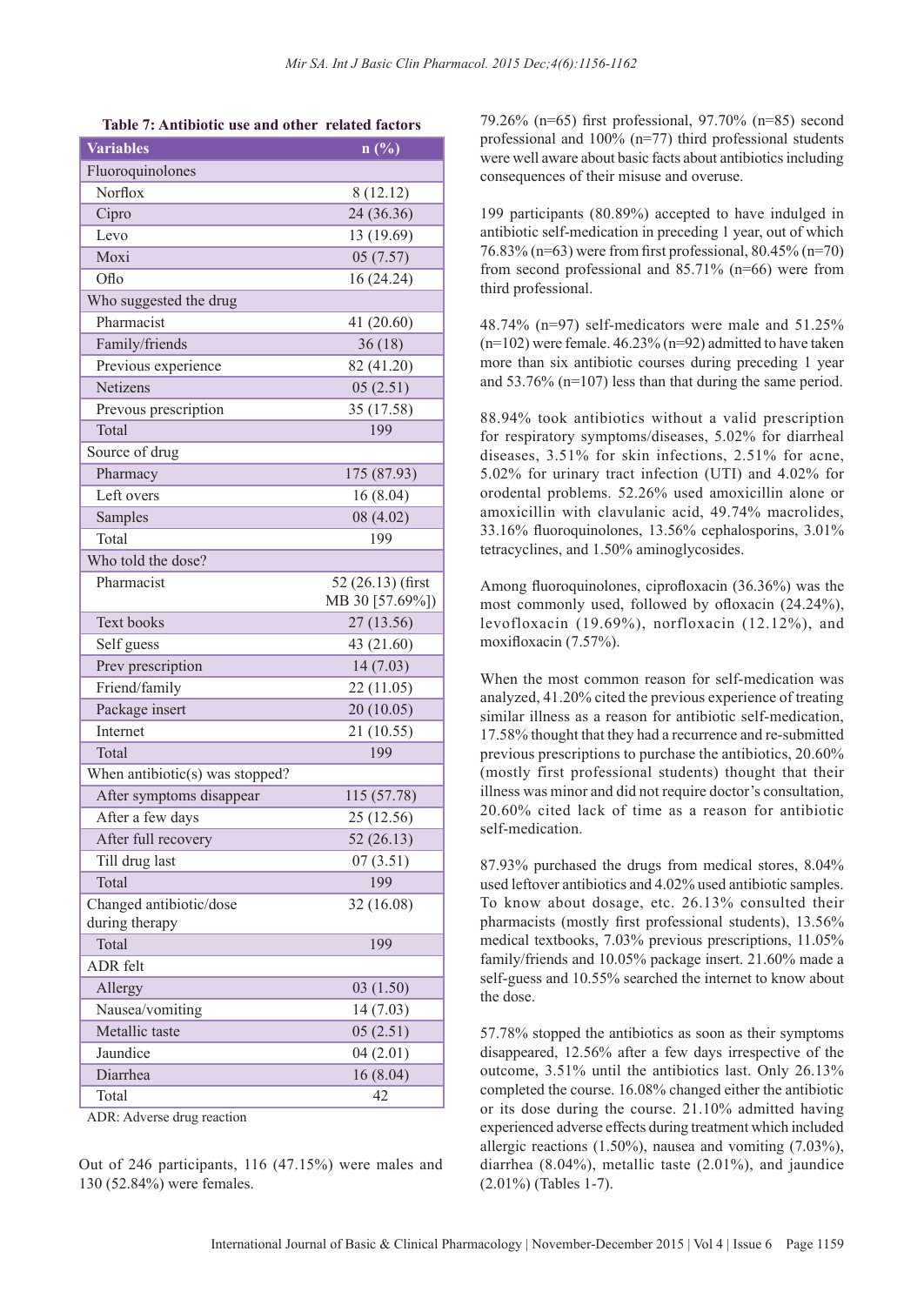## **DISCUSSION**

This study sought to identify the knowledge, attitudes, and behaviors of undergraduate medical students regarding antibiotic use/issues and to ascertain if there were factors associated with these main outcomes of interest. This study provides useful information about the knowledge, attitudes, perceptions and the practices of medical students with respect to antibiotic usage, which may be utilized to plan suitable educational interventions that aim at improving the antimicrobial prescribing and use.

#### *Prevalence*

In this study, the prevalence of antibiotic self-medication among undergraduate medical students was found high. 80.89% participants admitted to have taken antibiotics in the last 1 year. Prevalence of antibiotic self-medication among students, reported in other studies was: China  $(75.29\%)$ , Khartoum (41%),<sup>13</sup> Nigeria (38.8%),<sup>14</sup> UAE (40.2%),<sup>15</sup> Jordan (63.9%),<sup>16</sup> and Punjab India (74%).<sup>6</sup>

## *Male:female*

This study found out that the gender of the respondents did not influence significantly the practice of antibiotic self-medication. In another study, the number of males was 57.66% and a number of females was 42.4%.17 But in a study conducted in UAE majority of respondents 89.5% were females $15$ 

## *Attitudes and behaviors toward antibiotic use*

While exploring the influence of the medical curriculum on student's knowledge, attitude and practice regarding antibiotic use at different semester/grade levels, it was found that the student's knowledge improved as they progressed in their study attaining the highest scores at third professional level. However, the senior students (second and third professional) scored poorly on the behavior/practice toward the use of antibiotics. These results are concurrent with the results of a similar study on 2500 Chinese students.<sup>9</sup> In another study, it was observed that the longer the time spent at medical school, the more were students prone to use antibiotics without a medical prescription.<sup>18</sup> Despite the fair good level of knowledge, high rates of incorrect behaviors were noticed. Hence, it seems like despite having a sufficient theoretical background, medical students do not practice what they learn.

#### *Diseases treated*

This study revealed that most of the students (88.94%) selfmedicated with antibiotics for upper respiratory infections. A study conducted in Jordan showed that 67.1% of the participants believed that antibiotics could treat common cold and cough.<sup>19</sup>

In another study, it has been found that respiratory symptoms were the most common reason for self-medication with antibiotics<sup>20</sup>

In another study, the prominent diseases that predisposed respondents to self-medication practices with antibiotics were UTI (43.5%), typhoid (4.9%), dysentery (10%), cough and catarrh (6.8%), diarrhea (10.2%), malaria  $(5.5\%)$ , sore throat  $(15.3\%)$ , otitis media  $(2\%)$ , and pneumonia  $(1.8\%)$ .<sup>21</sup>

#### *Antibiotics used*

The majority of respondents in this study used penicillin group of antibiotics (especially amoxicillin, amoxicillin/ clavulanic acid). These results are concurrent with another study on medical undergraduates in Nigeria.<sup>14</sup> In the present study, macrolides were the second most common used antibiotics (49.74%) followed by fluoroquinolones (33.16%).

In another study 48.9% students used amoxicillin/clavunate, 27% amoxicillin, 10.1% penicillin, 6.7% azithromycin, 4.5% tetracycline, and 3.4% cephalosporin.15

#### *Reasons for antibiotic self-medication*

When the most common reasons for antibiotic selfmedication were analyzed it was found that majority (41.20%) of the respondents cited "previous experience" of treating similar illness as main reason for antibiotic self-medication, 17.58% thought that they had a recurrence and resubmitted their previous prescriptions to purchase antibiotics, 20.60% considered their ailment as being mild enough not to require doctor's consultation, and same percentage (20.60%) revealed lack of time due to tight teaching schedule as a reason for antibiotic selfmedication.

In a study on health care students in UAE, 27% cited "past experience" of treating same illness as a reason for antibiotic self-medication, 25.8% prescription resubmission, 21.4% pharmacist advice, 20.2% advice of friends/relatives.<sup>15</sup>

In another study, it was found that 51.8% took the antibiotics on relatives advice, and 49% used leftover antibiotics.<sup>19</sup>

## *Source of drug*

This study revealed that majority of the students (87.93%) purchased antibiotics from local medical stores and 8.04% used leftover antibiotics.This is concurrent with various other studies that show that the main sources of medication are community pharmacies.<sup>15,22</sup>

These findings expose a lope hole in the enforcement of laws on dispensing of medicine.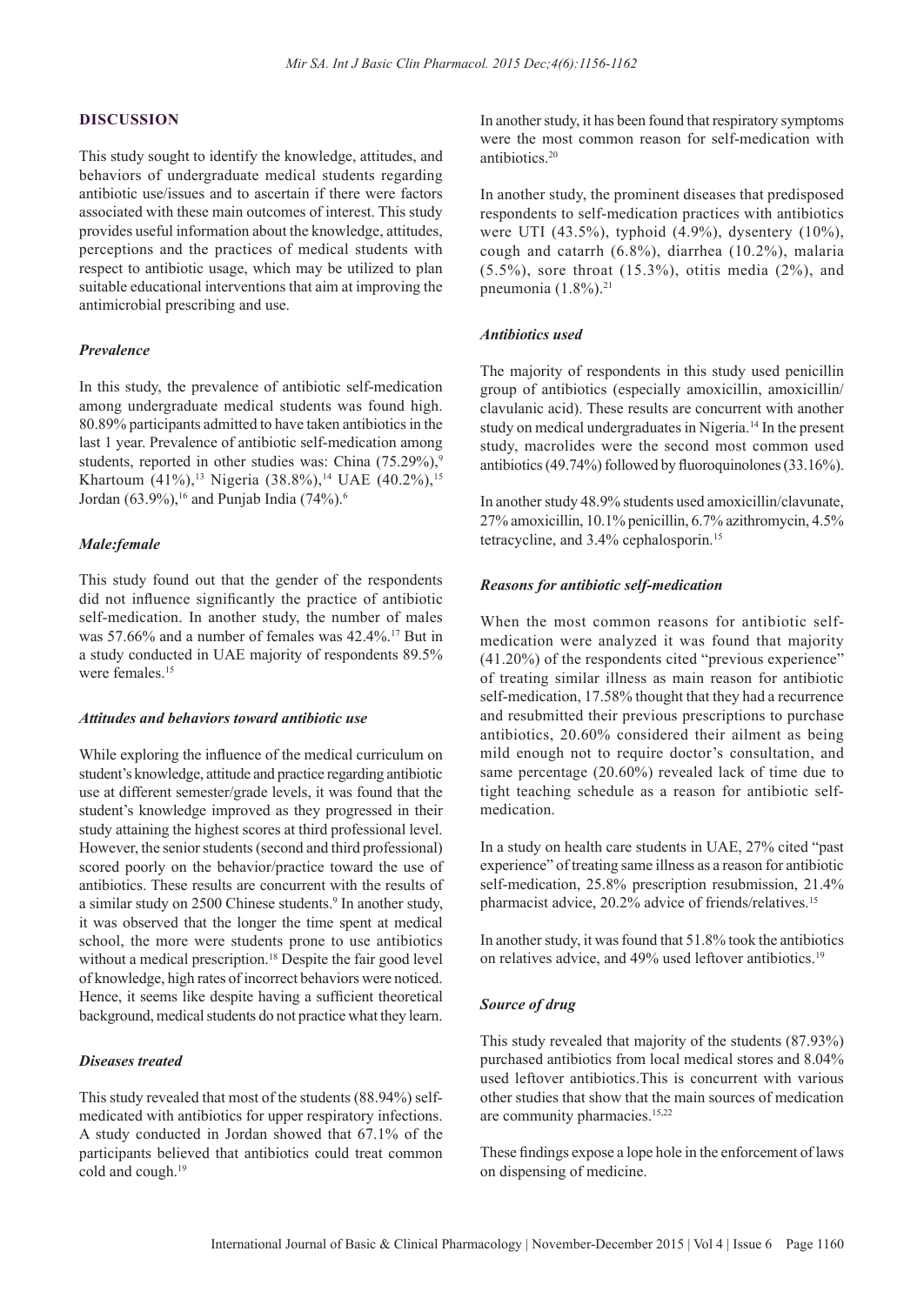#### *Drug stoppage*

In this study, the majority of the respondents (57.78%) stopped the antibiotics as soon as the symptoms disappeared. Only 26.13% continued the antibiotic until full recovery. 16.08% changed either the antibiotic or its dose during the course. In another study, 62.5% students revealed taking antibiotics till complete recovery.15

In one more study, it was pointed out that 21.6% of the students always interrupt the antibiotic course if they start feeling better and give leftovers antibiotics to their friends or roommates.<sup>23</sup>

## *Adverse drug reaction (ADR)*

21.10% revealed that they experienced various antibioticrelated adverse effects. In another study 40.69% participants (mostly rural population) reported drug-related ADR.24 This shows that adverse drug reactions are among one of the important potential risks of self-medication.

A limitation of this study included inherent associations of a self-administered questionnaire, i.e., recall bias in answering questions and accuracy of the recall of the information. This was minimized by a using a standardized well-structured questionnaire. The fact that the study was carried in only one healthcare facility, these findings may not be representative of the whole student community. As this was a questionnairebased study, students were expected to complete the questionnaire independently but mutual influence between the students could not entirely be ruled out.

# **CONCLUSION**

The practice of antibiotic self-medication among medical students is a matter of grave concern. This study reveals that antibiotic self-medication is high among undergraduate medical students and the antibiotic misuse increases with an increase in class level. Data in this study indicate that there was no direct correlation between the student's knowledge, attitude, and behavior toward antibiotic use. The tendency to indulge in antibiotic self-medication would be assumed to decrease with increase in class level, as students become more knowledgeable about rational antibiotic use. However, the findings of this study contradict this assumption. Medical students need to be targeted repeatedly during their education and be taught the value of using antibiotics with caution. By not increasing the efforts to teach medical students to avoid overusing antibiotics, we are putting future patient's health at risk. The present study revealed that the major source of antibiotics used for self-medication by the respondents was medical stores, which exposes a loophole in the enforcement of laws on dispensing of drugs. Strict policies must be enforced to regulate sale of antibiotics and prohibit their purchase without a prescription.

## **ACKNOWLEDGMENTS**

I wish to express my sincere thanks to all the students who agreed to participate in this study.

*Funding: No funding sources Confl ict of interest: None declared Ethical approval: The study was approved by the Institutional Ethics Committee*

# **REFERENCES**

- 1. Wise R. Antimicrobial resistance: priorities for action. J Antimicrob Chemother. 2002;49(4):585-6.
- 2. Chambers HF. General principles of antimicrobial chemotherapy. In: Brunton L, Parker K, Blumenthal D, Buxton L, editors. Goodman and Gilman's the Pharmacological Basis of Therapeutics. 11th Edition. New York, USA: McGraw Hill; 2006: 1095-110.
- 3. Abobotain AH, Sheerah HA, Alotaibi FN, Joury AU, Mishiddi RM, Siddiqui AR, et al*.* Socio-demographic determinants of antibiotic misuse in children. A survey from the central region of Saudi Arabia. Saudi Med J. 2013;34(8):832-40.
- 4. Van Boeckel TP, Gandra S, Ashok A, Caudron Q, Grenfell BT, Levin SA, et al. Global antibiotic consumption 2000 to 2010: an analysis of national pharmaceutical sales data. Lancet Infect Dis. 2014;14(8):742-50.
- 5. Centers for Disease Control and Prevention. Antibiotic Resistance Threats in the United States. 2013. Available at http://www.cdc.gov/drugresistance/pdf/ar-threats-2013-508. pdf. Accessed 13 October 2015.
- 6. Bala R, Singh H, Kaur K, PG, Kohli K. Knowledge and attitude towards antimicrobial self-medication usage: a cross sectional study among medical and nursing students. Int J Basic Clin Pharmacol. 2013;2(4):428-32.
- 7. Donkor ES, Tetteh-Quarcoo PB, Nartey P, Agyeman IO. Self-medication practices with antibiotics among tertiary level students in Accra, Ghana: a cross-sectional study. Int J Environ Res Public Health. 2012;9(10):3519-29.
- 8. Afolabi AO. Factors influencing the pattern of selfmedication in an adult Nigerian population. Ann Afr Med. 2008;7(3):120-7.
- 9. Huang Y, Gu J, Zhang M, Ren Z, Yang W, Chen Y, et al. Knowledge, attitude and practice of antibiotics: a questionnaire study among 2500 Chinese students. BMC Med Educ. 2013;13:163.
- 10. Shivani S, Mahesh V, Muninarayana C, Anil NS. Study of self-medication patterns among medical and nursing students in deemed medical university. Int J Basic Appl Med Sci. 2015;5(1):280-4.
- 11. Banerjee I, Bhadury T. Self-medication practice among undergraduate medical students in a tertiary care medical college, West Bengal. J Postgrad Med. 2012;58(2):127-31.
- 12. Pandya RN, Jhaveri KS, Vyas FI, Patel VJ. Prevalence, pattern and perceptions of self-medication in medical students. Int J Basic Clin Pharmacol. 2013;2(3):275-80.
- 13. Arwa HA, Idris BE, Mahmoud ME. Pattern of selfmedication with antibiotics in Khartoum State, Sudan. World J Pharm Res. 2014;3(5):678-92.
- 14. Joseph OF, Igbiks T. Antibiotic self-medication among university medical undergraduates in Northern Nigeria. J Public Health Epidemiol. 2011;3(5):217-20.